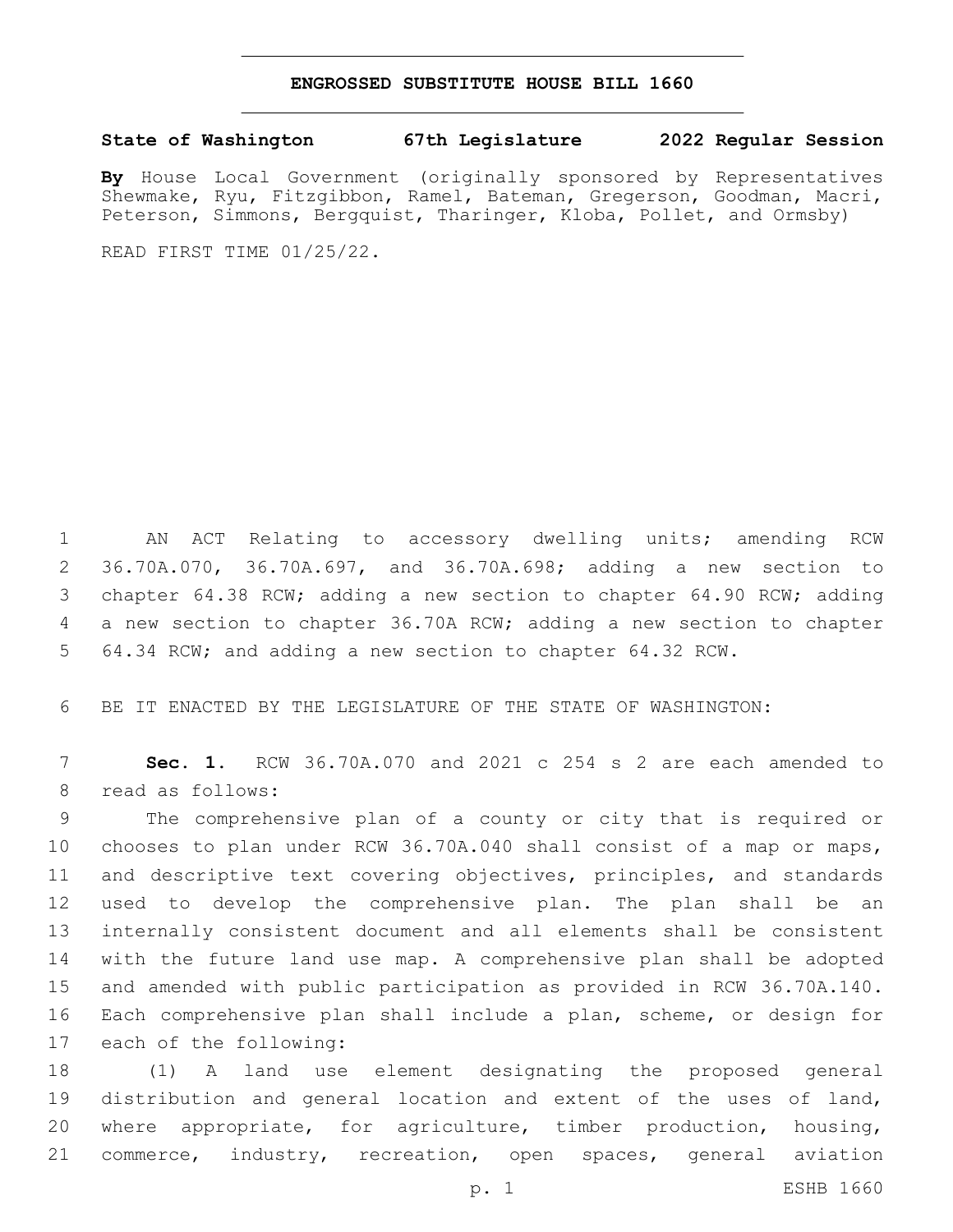airports, public utilities, public facilities, and other land uses. The land use element shall include population densities, building intensities, and estimates of future population growth. The land use element shall provide for protection of the quality and quantity of groundwater used for public water supplies. Wherever possible, the land use element should consider utilizing urban planning approaches that promote physical activity. Where applicable, the land use element shall review drainage, flooding, and stormwater runoff in the area and nearby jurisdictions and provide guidance for corrective actions to mitigate or cleanse those discharges that pollute waters of the state, including Puget Sound or waters entering Puget Sound.

 (2) A housing element ensuring the vitality and character of 13 established residential neighborhoods that:

 (a) Includes an inventory and analysis of existing and projected housing needs that identifies the number of housing units necessary to manage projected growth, as provided by the department of 17 commerce, including:

 (i) Units for moderate, low, very low, and extremely low-income 19 households; and

 (ii) Emergency housing, emergency shelters, and permanent 21 supportive housing;

 (b) Includes a statement of goals, policies, objectives, and mandatory provisions for the preservation, improvement, and development of housing, including single-family residences, and 25 within an urban growth area boundary, moderate density housing 26 options including( $(\frac{1}{t+1})$ ), but not limited to, duplexes, triplexes, 27 and townhomes;

 (c) Identifies sufficient capacity of land for housing including, but not limited to, government-assisted housing, housing for moderate, low, very low, and extremely low-income households, manufactured housing, multifamily housing, group homes, foster care facilities, emergency housing, emergency shelters, permanent supportive housing, and within an urban growth area boundary, consideration of duplexes, triplexes, and townhomes;

 (d) Makes adequate provisions for existing and projected needs of all economic segments of the community, including:

 (i) Incorporating consideration for low, very low, extremely low, 38 and moderate-income households;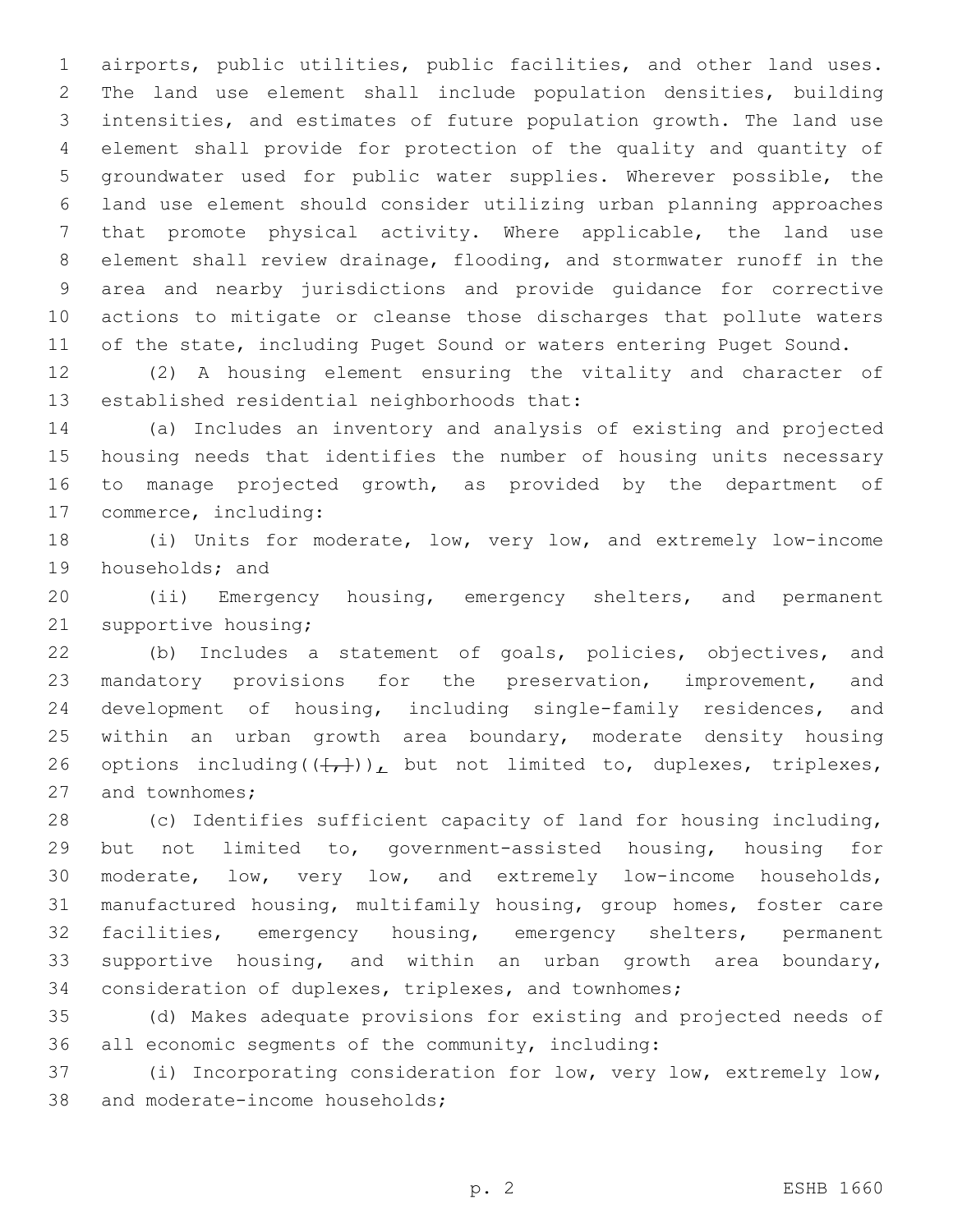(ii) Documenting programs and actions needed to achieve housing availability including gaps in local funding, barriers such as 3 development regulations, and other limitations;

 (iii) Consideration of housing locations in relation to 5 employment location; and

 (iv) Consideration ((of the role)) and utilization of accessory dwelling units in meeting housing needs in compliance with RCW 8 36.70A.698;

 (e) Identifies local policies and regulations that result in racially disparate impacts, displacement, and exclusion in housing, 11 including:

(i) Zoning that may have a discriminatory effect;

13 (ii) Disinvestment; and

14 (iii) Infrastructure availability;

 (f) Identifies and implements policies and regulations to address and begin to undo racially disparate impacts, displacement, and exclusion in housing caused by local policies, plans, and actions;

 (g) Identifies areas that may be at higher risk of displacement from market forces that occur with changes to zoning development 20 regulations and capital investments; and

 (h) Establishes antidisplacement policies, with consideration given to the preservation of historical and cultural communities as well as investments in low, very low, extremely low, and moderate- income housing; equitable development initiatives; inclusionary 25 zoning; community planning requirements; tenant protections; land disposition policies; and consideration of land that may be used for affordable housing.27

 In counties and cities subject to the review and evaluation requirements of RCW 36.70A.215, any revision to the housing element shall include consideration of prior review and evaluation reports and any reasonable measures identified. The housing element should link jurisdictional goals with overall county goals to ensure that 33 the housing element goals are met.

 (3) A capital facilities plan element consisting of: (a) An inventory of existing capital facilities owned by public entities, showing the locations and capacities of the capital facilities; (b) a forecast of the future needs for such capital facilities; (c) the proposed locations and capacities of expanded or new capital facilities; (d) at least a six-year plan that will finance such capital facilities within projected funding capacities and clearly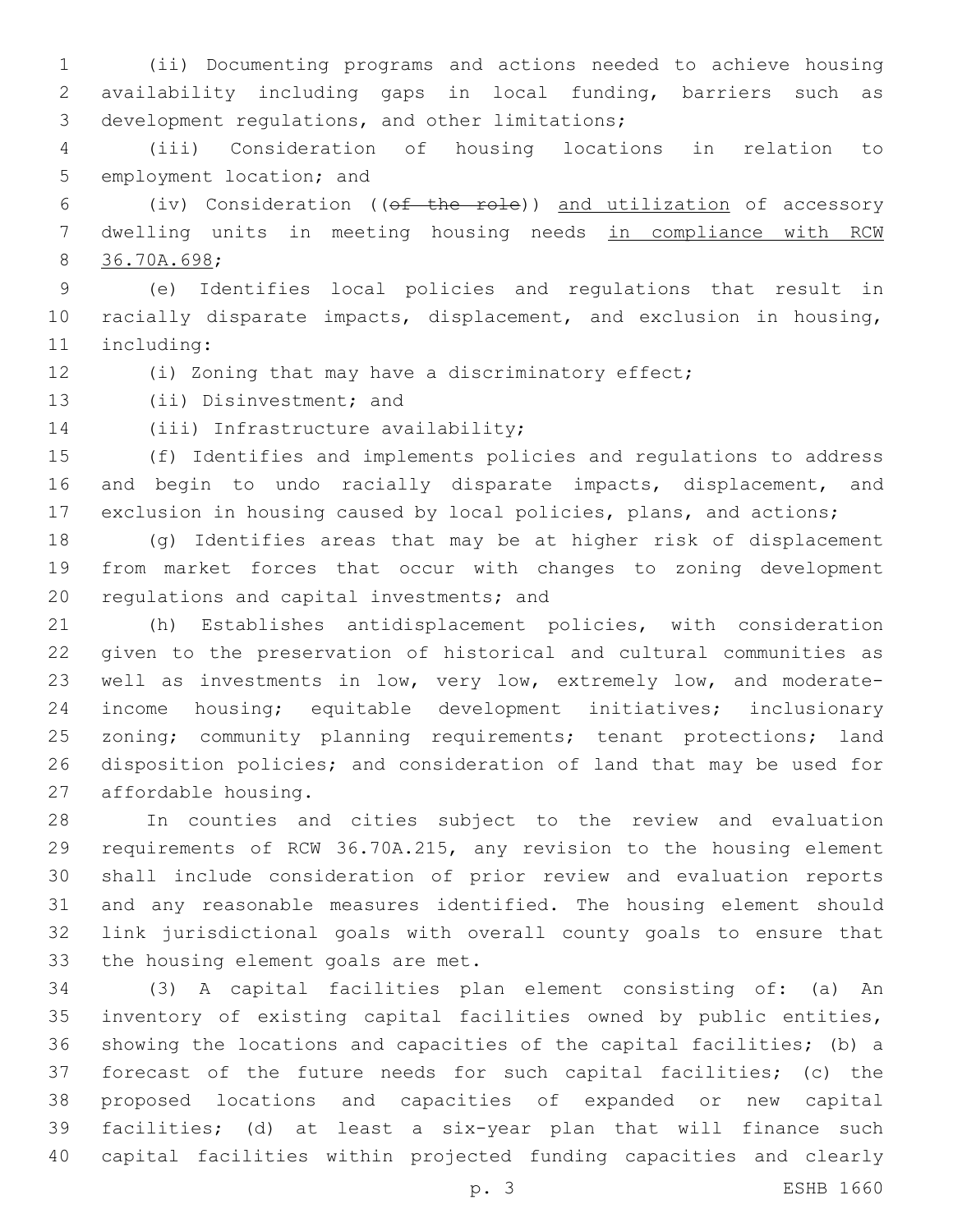identifies sources of public money for such purposes; and (e) a requirement to reassess the land use element if probable funding falls short of meeting existing needs and to ensure that the land use element, capital facilities plan element, and financing plan within the capital facilities plan element are coordinated and consistent. Park and recreation facilities shall be included in the capital 7 facilities plan element.

 (4) A utilities element consisting of the general location, proposed location, and capacity of all existing and proposed utilities, including, but not limited to, electrical lines, 11 telecommunication lines, and natural gas lines.

 (5) Rural element. Counties shall include a rural element including lands that are not designated for urban growth, agriculture, forest, or mineral resources. The following provisions 15 shall apply to the rural element:

 (a) Growth management act goals and local circumstances. Because circumstances vary from county to county, in establishing patterns of rural densities and uses, a county may consider local circumstances, but shall develop a written record explaining how the rural element harmonizes the planning goals in RCW 36.70A.020 and meets the 21 requirements of this chapter.

 (b) Rural development. The rural element shall permit rural development, forestry, and agriculture in rural areas. The rural element shall provide for a variety of rural densities, uses, essential public facilities, and rural governmental services needed to serve the permitted densities and uses. To achieve a variety of rural densities and uses, counties may provide for clustering, 28 density transfer, design guidelines, conservation easements, and other innovative techniques that will accommodate appropriate rural economic advancement, densities, and uses that are not characterized by urban growth and that are consistent with rural character.

 (c) Measures governing rural development. The rural element shall include measures that apply to rural development and protect the rural character of the area, as established by the county, by:

(i) Containing or otherwise controlling rural development;

 (ii) Assuring visual compatibility of rural development with the 37 surrounding rural area;

 (iii) Reducing the inappropriate conversion of undeveloped land into sprawling, low-density development in the rural area;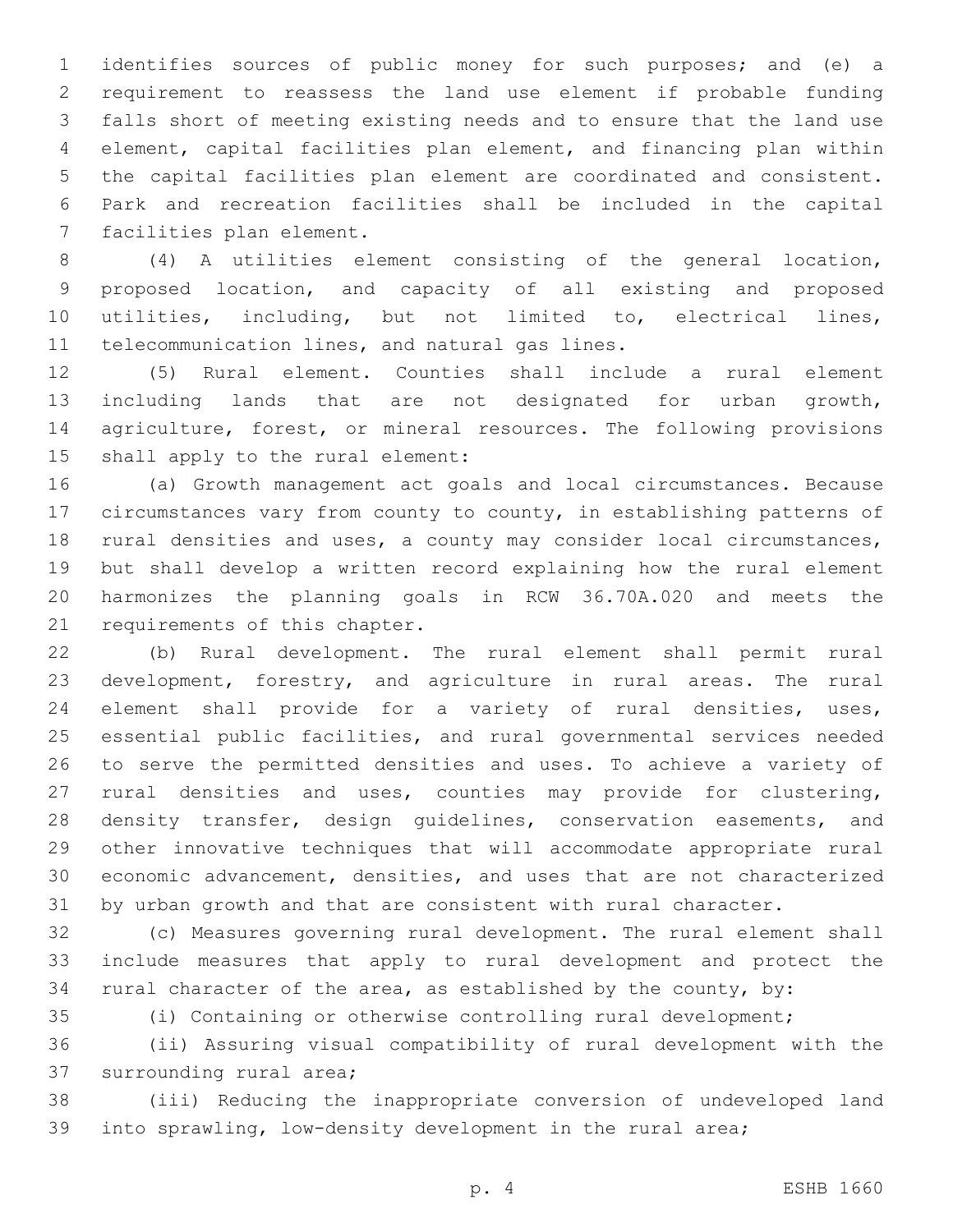(iv) Protecting critical areas, as provided in RCW 36.70A.060, 2 and surface water and groundwater resources; and

 (v) Protecting against conflicts with the use of agricultural, forest, and mineral resource lands designated under RCW 36.70A.170.

 (d) Limited areas of more intensive rural development. Subject to the requirements of this subsection and except as otherwise 7 specifically provided in this subsection (5)(d), the rural element may allow for limited areas of more intensive rural development, including necessary public facilities and public services to serve 10 the limited area as follows:

 (i) Rural development consisting of the infill, development, or redevelopment of existing commercial, industrial, residential, or mixed-use areas, whether characterized as shoreline development, villages, hamlets, rural activity centers, or crossroads 15 developments.

 (A) A commercial, industrial, residential, shoreline, or mixed- use area are subject to the requirements of (d)(iv) of this subsection, but are not subject to the requirements of (c)(ii) and 19 (iii) of this subsection.

 (B) Any development or redevelopment other than an industrial area or an industrial use within a mixed-use area or an industrial area under this subsection (5)(d)(i) must be principally designed to serve the existing and projected rural population.

 (C) Any development or redevelopment in terms of building size, 25 scale, use, or intensity shall be consistent with the character of the existing areas. Development and redevelopment may include changes in use from vacant land or a previously existing use so long as the 28 new use conforms to the requirements of this subsection  $(5)$ ;

 (ii) The intensification of development on lots containing, or new development of, small-scale recreational or tourist uses, including commercial facilities to serve those recreational or tourist uses, that rely on a rural location and setting, but that do not include new residential development. A small-scale recreation or tourist use is not required to be principally designed to serve the existing and projected rural population. Public services and public facilities shall be limited to those necessary to serve the recreation or tourist use and shall be provided in a manner that does 38 not permit low-density sprawl;

 (iii) The intensification of development on lots containing isolated nonresidential uses or new development of isolated cottage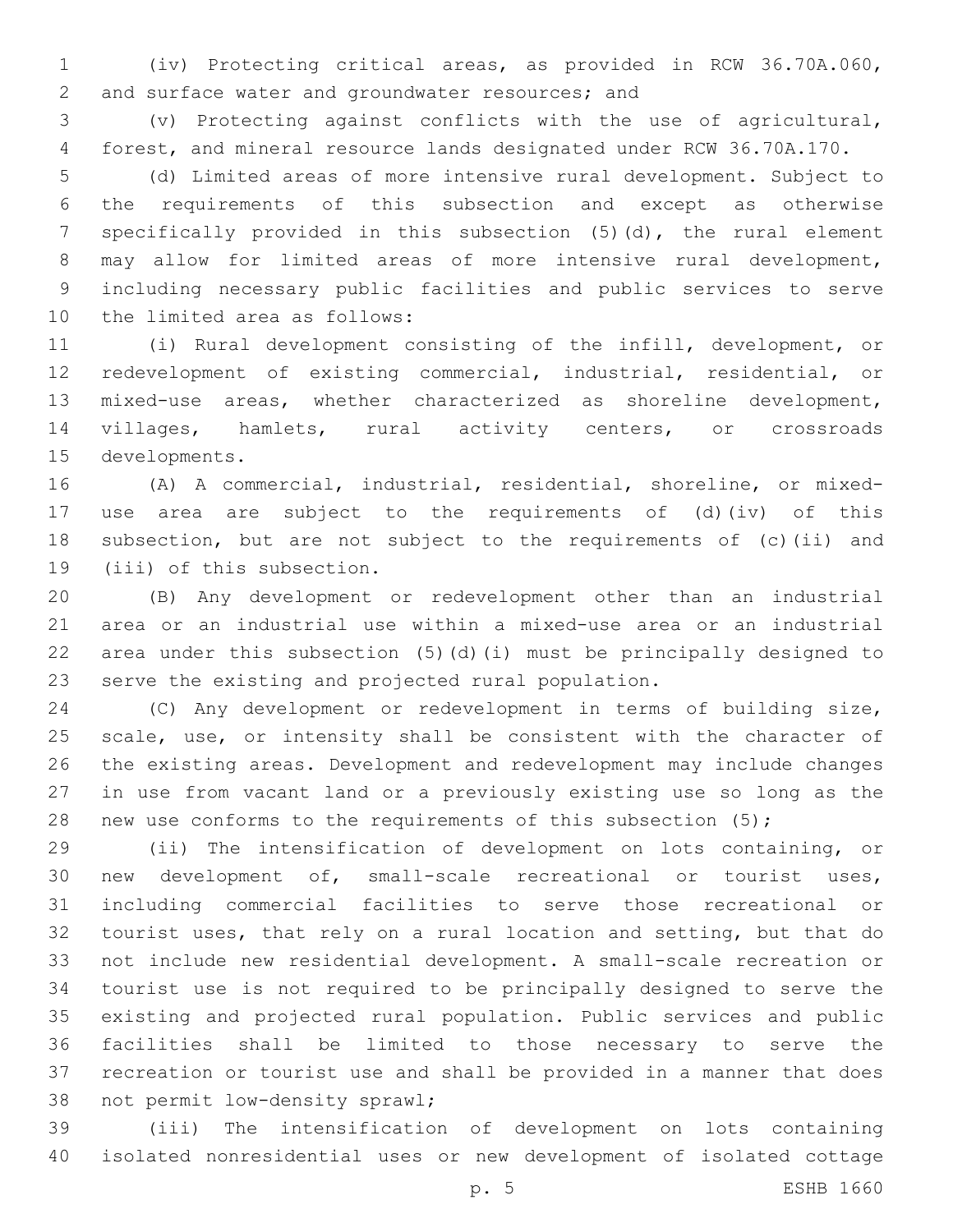industries and isolated small-scale businesses that are not principally designed to serve the existing and projected rural population and nonresidential uses, but do provide job opportunities for rural residents. Rural counties may allow the expansion of small- scale businesses as long as those small-scale businesses conform with the rural character of the area as defined by the local government according to RCW 36.70A.030(23). Rural counties may also allow new small-scale businesses to utilize a site previously occupied by an existing business as long as the new small-scale business conforms to the rural character of the area as defined by the local government according to RCW 36.70A.030(23). Public services and public facilities shall be limited to those necessary to serve the isolated nonresidential use and shall be provided in a manner that does not 14 permit low-density sprawl;

 (iv) A county shall adopt measures to minimize and contain the existing areas or uses of more intensive rural development, as appropriate, authorized under this subsection. Lands included in such existing areas or uses shall not extend beyond the logical outer boundary of the existing area or use, thereby allowing a new pattern of low-density sprawl. Existing areas are those that are clearly identifiable and contained and where there is a logical boundary delineated predominately by the built environment, but that may also include undeveloped lands if limited as provided in this subsection. The county shall establish the logical outer boundary of an area of more intensive rural development. In establishing the logical outer boundary, the county shall address (A) the need to preserve the character of existing natural neighborhoods and communities, (B) physical boundaries, such as bodies of water, streets and highways, and land forms and contours, (C) the prevention of abnormally irregular boundaries, and (D) the ability to provide public facilities and public services in a manner that does not permit low-32 density sprawl;

 (v) For purposes of (d) of this subsection, an existing area or 34 existing use is one that was in existence:

 (A) On July 1, 1990, in a county that was initially required to 36 plan under all of the provisions of this chapter;

 (B) On the date the county adopted a resolution under RCW 36.70A.040(2), in a county that is planning under all of the provisions of this chapter under RCW 36.70A.040(2); or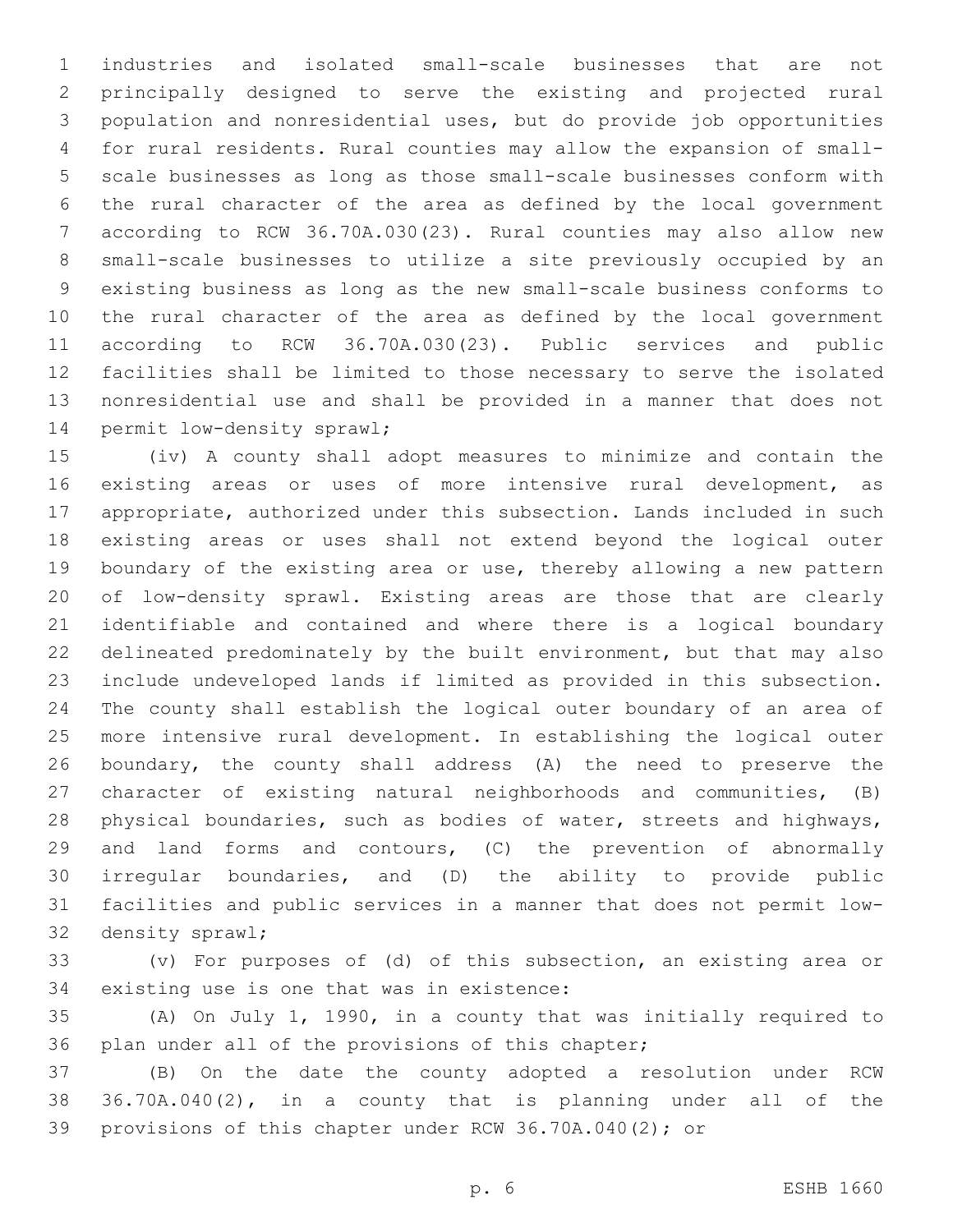(C) On the date the office of financial management certifies the county's population as provided in RCW 36.70A.040(5), in a county that is planning under all of the provisions of this chapter pursuant to RCW 36.70A.040(5).4

 (e) Exception. This subsection shall not be interpreted to permit in the rural area a major industrial development or a master planned resort unless otherwise specifically permitted under RCW 36.70A.360 8 and 36.70A.365.

 (6) A transportation element that implements, and is consistent 10 with, the land use element.

 (a) The transportation element shall include the following 12 subelements:

(i) Land use assumptions used in estimating travel;

 (ii) Estimated traffic impacts to state-owned transportation facilities resulting from land use assumptions to assist the department of transportation in monitoring the performance of state facilities, to plan improvements for the facilities, and to assess the impact of land-use decisions on state-owned transportation 19 facilities;

(iii) Facilities and services needs, including:

 (A) An inventory of air, water, and ground transportation facilities and services, including transit alignments and general aviation airport facilities, to define existing capital facilities and travel levels as a basis for future planning. This inventory must include state-owned transportation facilities within the city or 26 county's jurisdictional boundaries;

 (B) Level of service standards for all locally owned arterials and transit routes to serve as a gauge to judge performance of the system. These standards should be regionally coordinated;

 (C) For state-owned transportation facilities, level of service standards for highways, as prescribed in chapters 47.06 and 47.80 32 RCW, to gauge the performance of the system. The purposes of reflecting level of service standards for state highways in the local comprehensive plan are to monitor the performance of the system, to evaluate improvement strategies, and to facilitate coordination between the county's or city's six-year street, road, or transit program and the office of financial management's ten-year investment program. The concurrency requirements of (b) of this subsection do not apply to transportation facilities and services of statewide significance except for counties consisting of islands whose only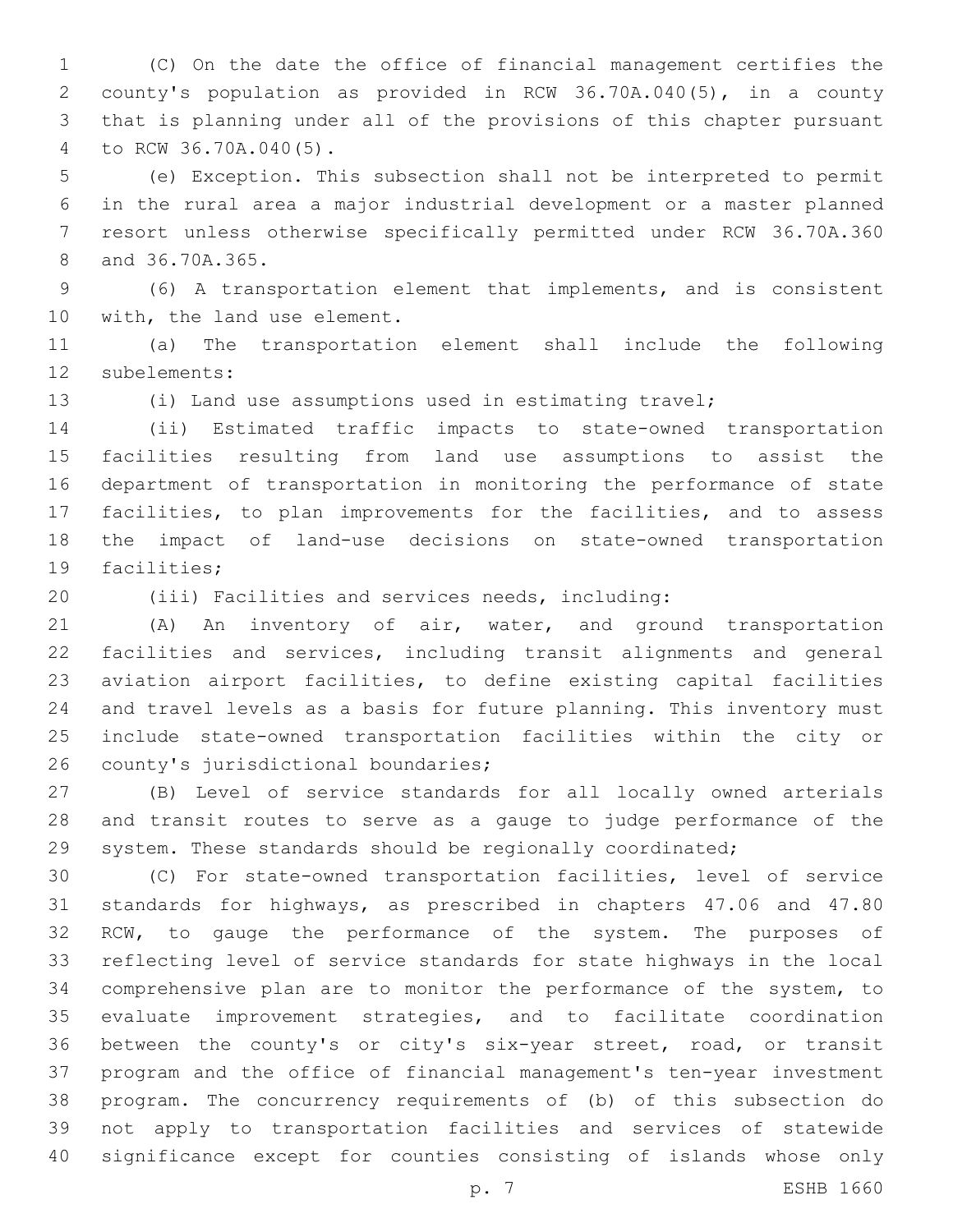connection to the mainland are state highways or ferry routes. In these island counties, state highways and ferry route capacity must be a factor in meeting the concurrency requirements in (b) of this 4 subsection:

 (D) Specific actions and requirements for bringing into compliance locally owned transportation facilities or services that are below an established level of service standard;

8 (E) Forecasts of traffic for at least ((ten)) 10 years based on the adopted land use plan to provide information on the location, 10 timing, and capacity needs of future growth;

 (F) Identification of state and local system needs to meet current and future demands. Identified needs on state-owned transportation facilities must be consistent with the statewide multimodal transportation plan required under chapter 47.06 RCW;

15 (iv) Finance, including:

 (A) An analysis of funding capability to judge needs against 17 probable funding resources;

 (B) A multiyear financing plan based on the needs identified in the comprehensive plan, the appropriate parts of which shall serve as the basis for the six-year street, road, or transit program required by RCW 35.77.010 for cities, RCW 36.81.121 for counties, and RCW 35.58.2795 for public transportation systems. The multiyear financing 23 plan should be coordinated with the  $((\text{ten}-\text{year}))$  10-year investment program developed by the office of financial management as required 25 by RCW 47.05.030;

 (C) If probable funding falls short of meeting identified needs, a discussion of how additional funding will be raised, or how land use assumptions will be reassessed to ensure that level of service 29 standards will be met;

 (v) Intergovernmental coordination efforts, including an assessment of the impacts of the transportation plan and land use assumptions on the transportation systems of adjacent jurisdictions;

33 (vi) Demand-management strategies;

 (vii) Pedestrian and bicycle component to include collaborative efforts to identify and designate planned improvements for pedestrian and bicycle facilities and corridors that address and encourage enhanced community access and promote healthy lifestyles.

 (b) After adoption of the comprehensive plan by jurisdictions required to plan or who choose to plan under RCW 36.70A.040, local jurisdictions must adopt and enforce ordinances which prohibit

p. 8 ESHB 1660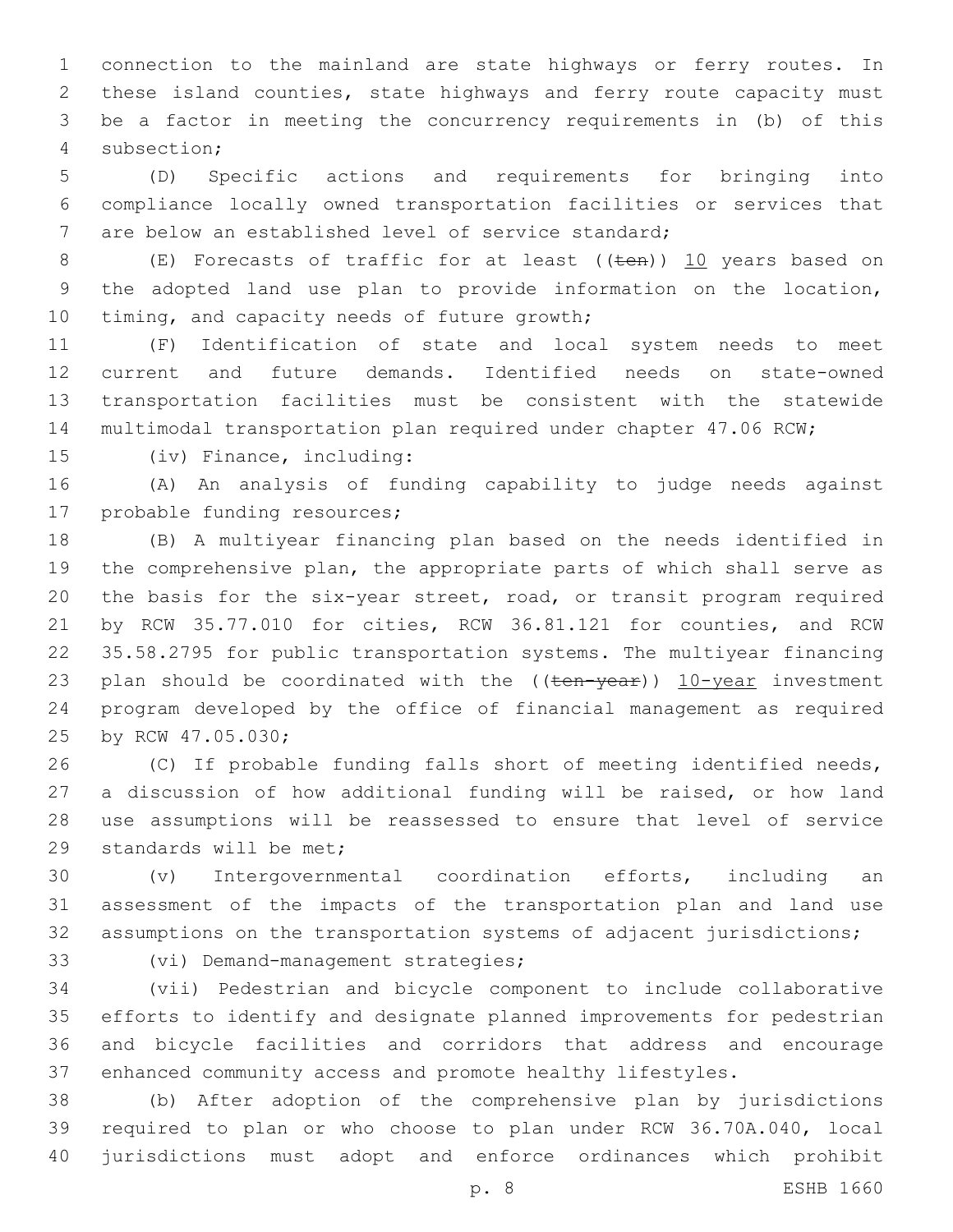development approval if the development causes the level of service on a locally owned transportation facility to decline below the standards adopted in the transportation element of the comprehensive plan, unless transportation improvements or strategies to accommodate the impacts of development are made concurrent with the development. These strategies may include increased public transportation service, ride-sharing programs, demand management, and other transportation systems management strategies. For the purposes of this subsection (6), "concurrent with the development" means that improvements or strategies are in place at the time of development, or that a financial commitment is in place to complete the improvements or strategies within six years. If the collection of impact fees is delayed under RCW 82.02.050(3), the six-year period required by this subsection (6)(b) must begin after full payment of all impact fees is 15 due to the county or city.

 (c) The transportation element described in this subsection (6), the six-year plans required by RCW 35.77.010 for cities, RCW 36.81.121 for counties, and RCW 35.58.2795 for public transportation systems, and the ten-year investment program required by RCW 20 47.05.030 for the state, must be consistent.

 (7) An economic development element establishing local goals, policies, objectives, and provisions for economic growth and vitality and a high quality of life. A city that has chosen to be a residential community is exempt from the economic development element 25 requirement of this subsection.

 (8) A park and recreation element that implements, and is consistent with, the capital facilities plan element as it relates to park and recreation facilities. The element shall include: (a) 29 Estimates of park and recreation demand for at least a ((ten-year)) 10-year period; (b) an evaluation of facilities and service needs; and (c) an evaluation of intergovernmental coordination opportunities to provide regional approaches for meeting park and recreational 33 demand.

 (9) It is the intent that new or amended elements required after January 1, 2002, be adopted concurrent with the scheduled update provided in RCW 36.70A.130. Requirements to incorporate any such new or amended elements shall be null and void until funds sufficient to cover applicable local government costs are appropriated and distributed by the state at least two years before local government must update comprehensive plans as required in RCW 36.70A.130.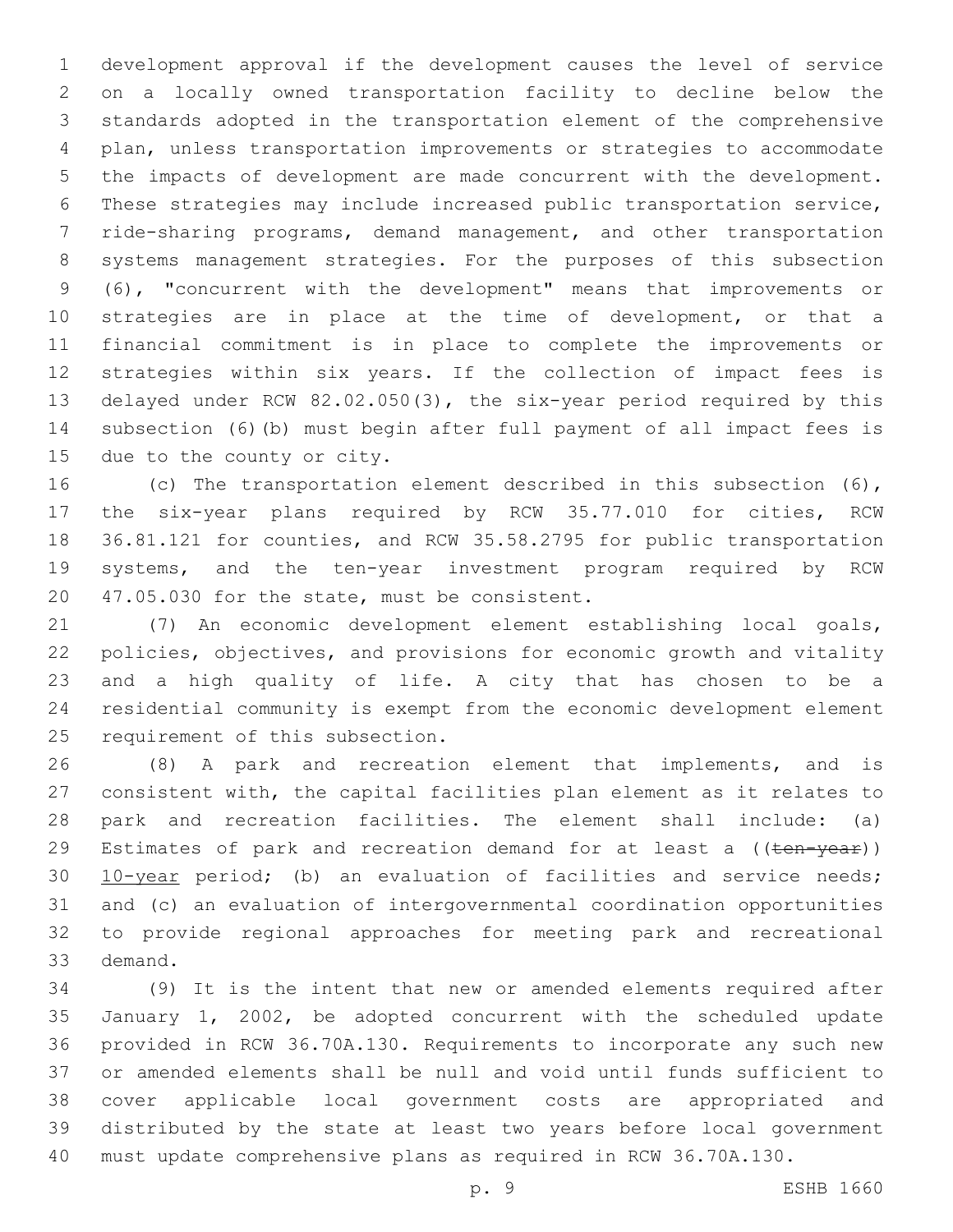**Sec. 2.** RCW 36.70A.697 and 2020 c 217 s 3 are each amended to 2 read as follows:

 (1) Cities and counties must adopt or amend by ordinance, and incorporate into their development regulations, zoning regulations, and other official controls the requirements of RCW 36.70A.698 to take effect by the time of the city's or county's next comprehensive 7 plan update after July 1, 2021.

8 (2) Beginning ((July 1, 2021)) after the deadline in subsection (1) of this section, the requirements of RCW 36.70A.698:

10 (a) Apply and take effect in any city or county that has not adopted or amended ordinances, regulations, or other official 12 controls as required under this section; and

 (b) Supersede, preempt, and invalidate any local development 14 regulations that conflict with RCW 36.70A.698.

 **Sec. 3.** RCW 36.70A.698 and 2020 c 217 s 4 are each amended to 16 read as follows:

17 (1) ((Except as provided in subsection[s] (2) and (3) of this section, through ordinances, development regulations, zoning regulations, and other official controls as required under RCW 20 36.70A.697, cities)) Cities and counties may not ((require)) prohibit the construction of accessory dwelling units within urban growth areas.

 (2) When regulating accessory dwelling units, cities and counties 24 may not:

 (a) Impose a maximum floor area limit on the size of an accessory dwelling unit of less than:

 (i) Eight hundred fifty square feet for an accessory dwelling unit on a lot with a total square footage of less than 4,500 square feet; or

 (ii) One thousand three hundred fifty square feet combined between attached and detached accessory dwelling units on a lot with 32 a total square footage of more than 4,500 square feet, except that an attached accessory dwelling unit may be limited to half of the square footage of the principal unit and a county or city may require that 35 public health, safety, building code, and environmental permitting 36 requirements that would be applicable to the principal unit are met 37 prior to the construction of the accessory dwelling unit;

 (b) Impose any impact fees on the construction or development of an accessory dwelling unit that are greater than 50 percent of the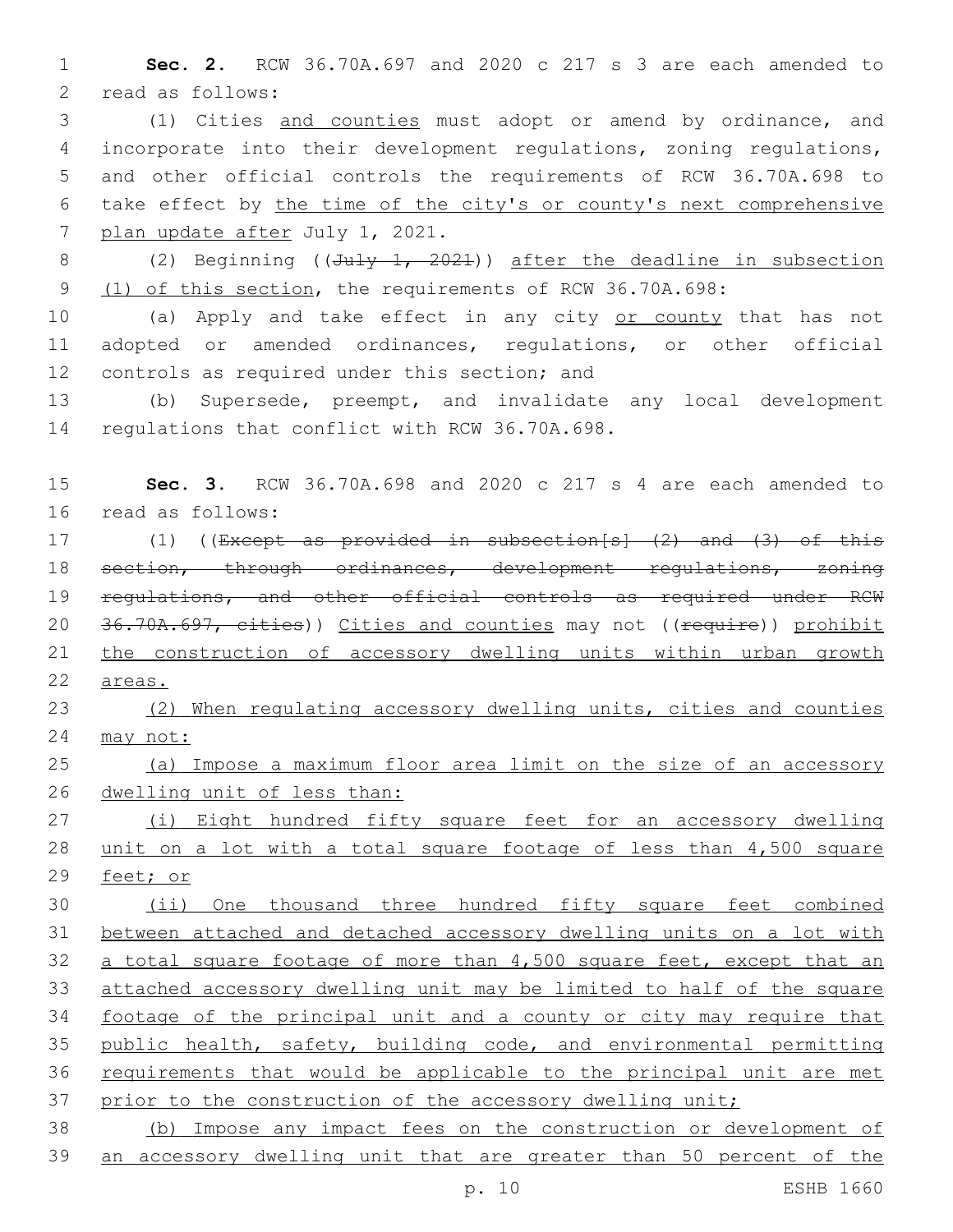impact fees that would be imposed on a similarly sized principal 2 unit;

 (c) Impose a limit on accessory dwelling units of fewer than one attached and one detached accessory dwelling unit on a lot zoned for residential use with a total square footage of more than 4,500 square feet, unless the lot is otherwise zoned to allow at least three dwelling units;

 (d) Impose any prohibition of the sale or other conveyance of a condominium unit independently of a principal unit that is based 10 solely on the grounds that the condominium unit was originally built as an accessory dwelling unit, provided that the condominium unit is 12 served by utilities that are independent of the principal unit;

 (e) Impose any owner occupancy requirements on any housing or 14 dwelling unit on a lot containing an accessory dwelling unit. A city 15 or county may retain an owner occupancy requirement if:

 (i) An accessory dwelling unit on the lot is offered or used for short-term rental as defined in RCW 36.70A.696; or

 (ii) The owner of the accessory dwelling unit accepts an offer 19 from the city or county for the reduction or waiver of the costs or fees that would have normally been imposed on the construction of the 21 accessory dwelling unit. In order to utilize this provision, a city or county must have a general program offering the waiver or 23 reduction of fees and costs associated with accessory dwelling unit construction, with specific additional waiver provisions for units 25 offered at or below 80 percent of the area median income;

26 (f) Require the provision of off-street parking for accessory dwelling units within one-quarter mile of a major transit stop.

28 (((2) A city may require the provision of off-street parking for an accessory dwelling unit located within one-quarter mile of a major transit stop if the city has determined that the accessory dwelling 31 unit is in an area with a lack of access to street parking capacity, 32 physical space impediments, or other reasons supported by evidence that would make on-street parking infeasible for the accessory dwelling unit.

 (3) A city that has adopted or substantively amended accessory dwelling unit regulations within the four years previous to June 11, 37 2020, is not subject to the requirements of this section.))

 (3) Cities and counties may apply generally applicable development regulations to the construction of accessory dwelling units.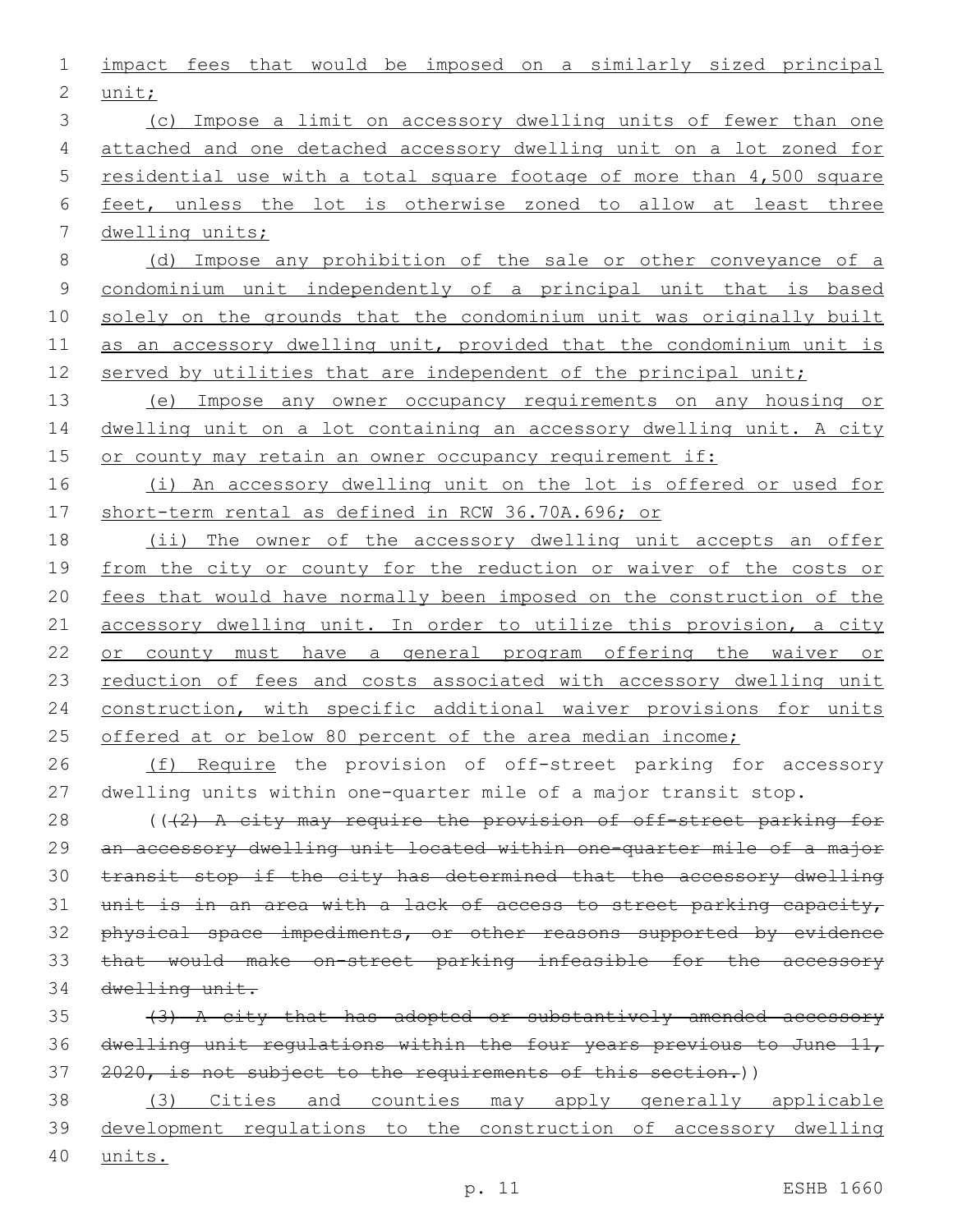NEW SECTION. **Sec. 4.** A new section is added to chapter 64.38 2 RCW to read as follows:

 (1) Governing documents created after the effective date of this section and applicable to an association located within an urban growth area may not actively or effectively prohibit the construction, development, or use on a lot of an accessory dwelling 7 unit.

 (2) For the purposes of this section, "urban growth area" has the 9 same meaning as in RCW 36.70A.030.

 (3) A city or county issuing a permit for the construction of an accessory dwelling unit may not be held civilly liable on the basis that the construction of the accessory dwelling unit would violate governing documents that were created after the effective date of this section and that are contrary to subsection (1) of this section.

 NEW SECTION. **Sec. 5.** A new section is added to chapter 64.90 16 RCW to read as follows:

 (1) Neither a declaration nor a governing document created after the effective date of this section and applicable to a common interest community located inside an urban growth area may actively or effectively prohibit the construction, development, or use on a 21 lot of an accessory dwelling unit.

 (2) For the purposes of this section, "urban growth area" has the 23 same meaning as in RCW 36.70A.030.

 (3) A city or county issuing a permit for the construction of an accessory dwelling unit may not be held civilly liable on the basis that the construction of the accessory dwelling unit would violate declarations or governing documents that were created after the effective date of this section and that are contrary to subsection 29 (1) of this section.

 NEW SECTION. **Sec. 6.** A new section is added to chapter 36.70A 31 RCW to read as follows:

 (1) No restrictive covenant or deed restriction created after the effective date of this section and applicable to a property located within an urban growth area may prohibit the construction, development, or use on a lot of an accessory dwelling unit.

 (2) For the purposes of this section, "urban growth area" has the 37 same meaning as in RCW 36.70A.030.

p. 12 ESHB 1660